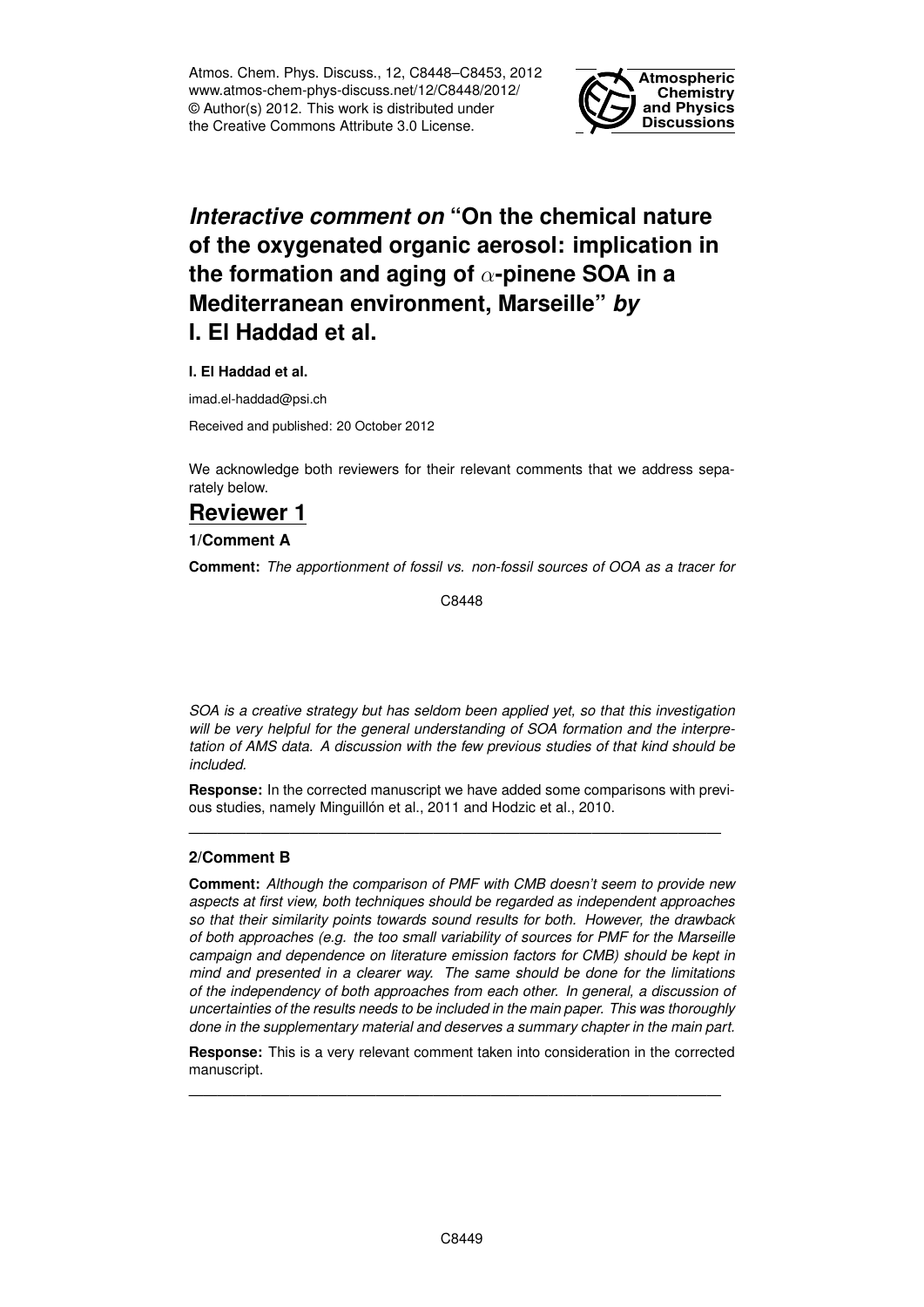## **Reviewer 3**

### **1/Major comment and minor comment 1**

**Comment:** *The authors present a third paper in what appears to be a four part series on the aerosol measurements made in Marseille in summer 2008. Detailed measurements of this nature are very valuable and the quality of the work appears high. The manuscript is well written and clearly makes the point that the main contributor to organic aerosol at this time was long-range transport of biogenic organic aerosol. As far as I can tell, the only new results presented in this work are the four factors of OA identified by PMF2 on the AMS measurements. While this would have been a better fit in the previous paper–since the methods and sampling site are identical–the authors do provide additional evidence that biogenic organic aerosol predominates the OA in Marseille. In addition, AMS measurements are made across many research groups and having this type of data is valuable for comparison. It is clear that authors have put a great deal of thought into these factors and their interpretation, but whether or not this new information merits an entire new manuscript is unclear to me. Aside from this issue, the manuscript itself is very close to being ready for publication. I have only minor comments.*

*AMS/PMF2 measurements provide more insight into the organic aerosol makeup than the CMB model. However, it is unclear that we understand any more about the system from the PMF results. Figure S9 shows just how similar the results were for the PMF and CMB results. In the previous paper (El Haddad et al., 2011b) the authors showed that "Radiocarbon measurements suggest that more than 70% of this fraction is of non-fossil origin, assigned predominantly to biogenic secondary organic carbon (BSOC)" and that "Using the marker-based approach, the aggregate contribution from traditional BSOC was estimated at only 4.2% of total OC and was dominated by* α*pinene SOC accounting on average for 3.4% of OC." It seems like the conclusion in the new manuscript do not differ from the previous results or even improve upon them substantially. The only new finding I see is the correlation of each factor with other met-*C8450

*rics. Given that the PMF analysis was constrained by these external factors in the first place, it is not surprising that they correlate. In order to justify this paper, I would need to see something substantial from the PMF results that could not have been discovered without them.*

**Response:** In principle, we agree with Referee 3 that the new data we present in the current paper could have been included in our previous papers. However, the analysis made for this paper was not completed when we published the previous twin papers, and we believe that the new results obtained here are very relevant and worth sharing with the atmospheric science community even if this would require an additional paper. The reviewer mentioned that the only new results presented in this work are the four factors of OA identified by AMS/PMF2 that compares with our CMB/markers results. Indeed this paper shares some conclusions with the previous ones, but we believe that the AMS/PMF2 results and their comparison with filter based metrics (14C, CMB analysis, HULIS,  $\alpha$ -pinene oxidation products) have offered three substantial novel findings:

**i/** Source apportionment methodologies: Currently, different techniques are applied to apportion OA sources, each of which is able to deconvolve different OA fractions and each of which has its drawbacks and underlying uncertainties. As mentioned by referee 1, comparing these techniques is rarely done, although this clearly enhances the understanding of SOA sources and offers a better assessment of the uncertainties related to these techniques. In this study, we showed that two independent source apportionment techniques (AMS/PMF and CMB/tracers) applied to independent measurements agree very well. We also demonstrated for the first time to the best of our knowledge, the ability of AMS/PMF to predict the contribution from industrial emissions to total OA. Such emissions remain one of the most complicated to apportion using a CMB methodology in conjunction with elements and organic markers, given the great number of industrial processes with highly variable profiles. AMS/PMF can then constitute an alternative approach. The industrial OA MS profile shall be also shared with the AMS community.